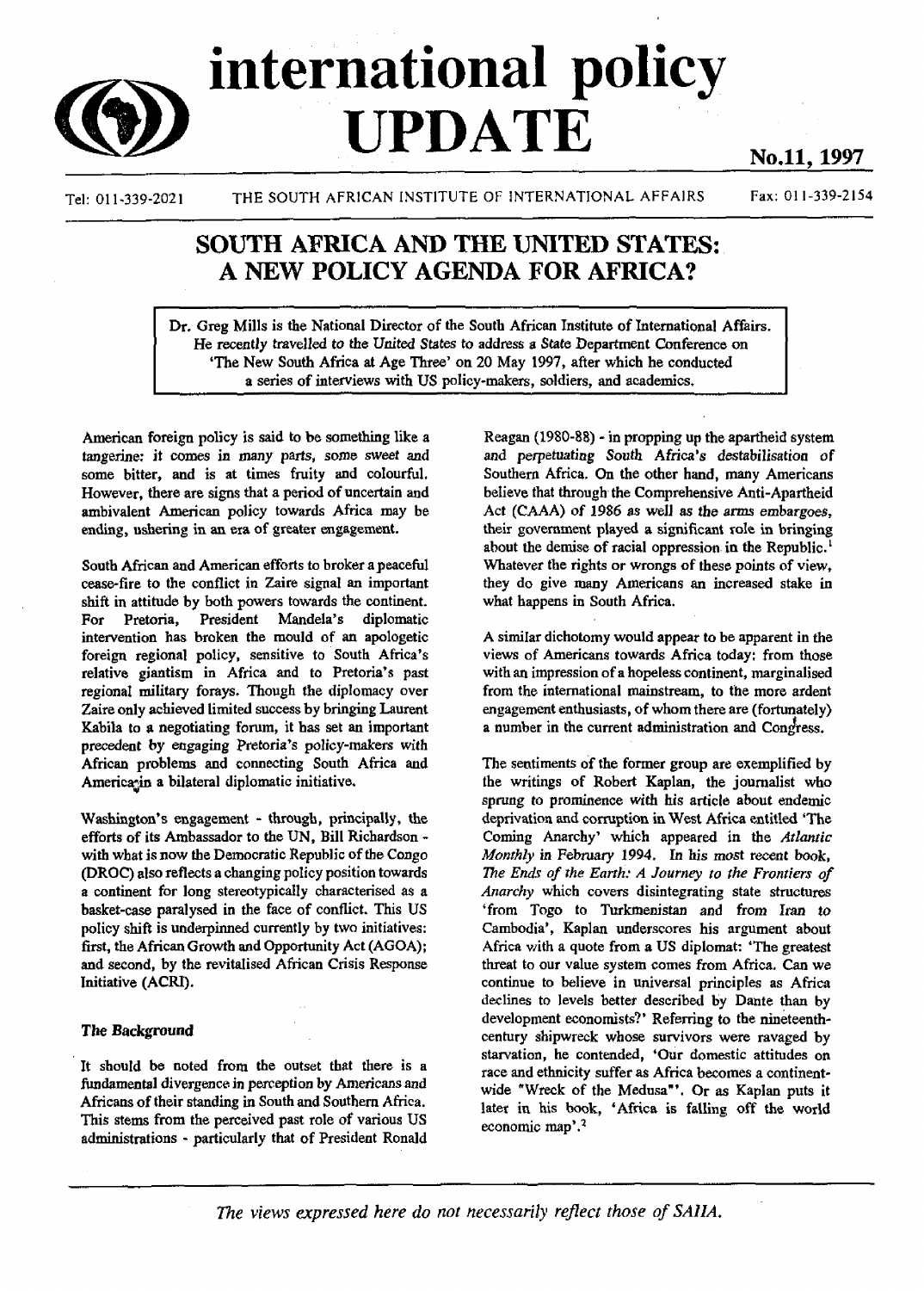## •;New US Foreign Policy Directions and Challenges

**i-** *)* Compared to domestic matters, foreign policy concerns are generally not high on the personal agendas of Americans and, thus, the agenda of their government, Indeed, the United States is remarkably introverted when it comes to spending on foreign policy issues. At 1 the major planning session for the Clinton administration's second term on 11 January 1997, the new Secretary of State, Madeleine Albright, noted that her entire budget for foreign aid, for diplomacy and the United Nations and all other international organisations amounted to barely one percent (US\$19.6 billion) of the federal budget. (US spending on foreign assistance and diplomacy has fallen by over 15% since the 1980s.) But this money would 'be used to write 50% of the history and legacy of our times'.<sup>3</sup>

There is a new, 'extraordinary vision' in the current administration's foreign policy, which is particularly unusual for a second-term US President. As Albright argued at her Senate Foreign Relations Committee confirmation hearings, 'we must be more than an audience, more even than actors, we must be the authors of the history of our age'. According to Martin Walker, there are 'six main international ambitions':

- First, in the words of National Security Adviser Sandy Berger, 'to build an undivided, peaceful and democratic Europe'. This is centred around NATO enlargement and devising new ways to draw Russia and the Mediterranean states in closer to the West.
- Second, to engage China and cement the US role in a stable and integrated Asia-Pacific region.
- Third, to continue to build 'an open regional economy in the Western hemisphere', with America as its dynamic hub.
- Fourth, to achieve a comprehensive Middle East peace settlement, the focus of Albright's predecessor, Warren Christopher.
- Fifth, to address the 'new basket of transnational concerns' such as: environmental issues, drug trafficking and money laundering, international terrorism, and interaatioual disarmament measures.
- Sixth, to resolve the United States' relations with the United Nations.

There are, it should be said, significant hurdles to realising these goals. The first, and probably most formidable of these is the need for Clinton and Albright to appease a Republican-controlled (and isolationist minded) Congress, and achieve consensus at home, probably through cutting their losses on some issues and

pursuing others vigorously. In the same way, attitudes will also have to take into account the needs of American business at the expense, for example, of human rights concerns over China and, closer to home, Nigeria. Put simply, while there is no lack of grand vision for a new US role, this will have to balanced against a neo-isolationist streak in certain quarters.

But if there is one issue that does today receive bipartisan political support, it is Africa. Although the continent is not a foreign relations priority of the administration, there is an optimistic strand of thought growing in policy circles. As one black US Congressman put it: 'There is a new sense that there could be some new partnerships. Until now, African countries looked to their former colonial powers, but now they are finding the US more acceptable. Given the low starting base, there is much potential in Africa for investments in communications, infrastructure and so on. And as the United States enters that market more aggressively, then the European powers will have to follow suit. Perhaps this will shame the French into doing something positive'.

#### **The Africa Growth and Opportunity Act**

On 22 May 1997, the Africa Subcommittee of the House International Relations Committee of the US Congress approved the Africa Growth and Opportunity Act which aims at increasing economic development and US investment in sub-Saharan Africa. This bill 'declares the support of the Congress for the economic self-reliance of sub-Saharan African countries committed to economic and political reform, market incentives and private sector growth, eradication of poverty, and the importance of women to economic growth and development'. It captures the spirit of engagement articulated by the late commerce secretary, Ron Brown, and reflects growing business interest in Africa. Although US exports to Africa amount to just 0.9% of total US exports, America already maintains a larger trade volume with Africa than it does with Russia and Eastern Europe combined (US\$18 billion versus US\$13 billion in 1995). Two-way trade between the US and sub-Saharan Africa grew by some 18% in 1996, outpacing the growth of US global trade.<sup>4</sup>

Described by one sceptical analyst as a 'piece of motherhood and apple-pie legislation', the bipartisan bill would permanently extend a free trade area by the year 2020 to those African countries committed to economic and political reform. It also directs the US government's Overseas Private Investment Corporation (OPIC) to support the development of a US\$150 million private equity fund to invest in commercial African projects and a US\$500 million infrastructure fund. Known colloquially as the 'McDermott Bill' after its cosponsor, Democratic Congressman Jim McDermott, this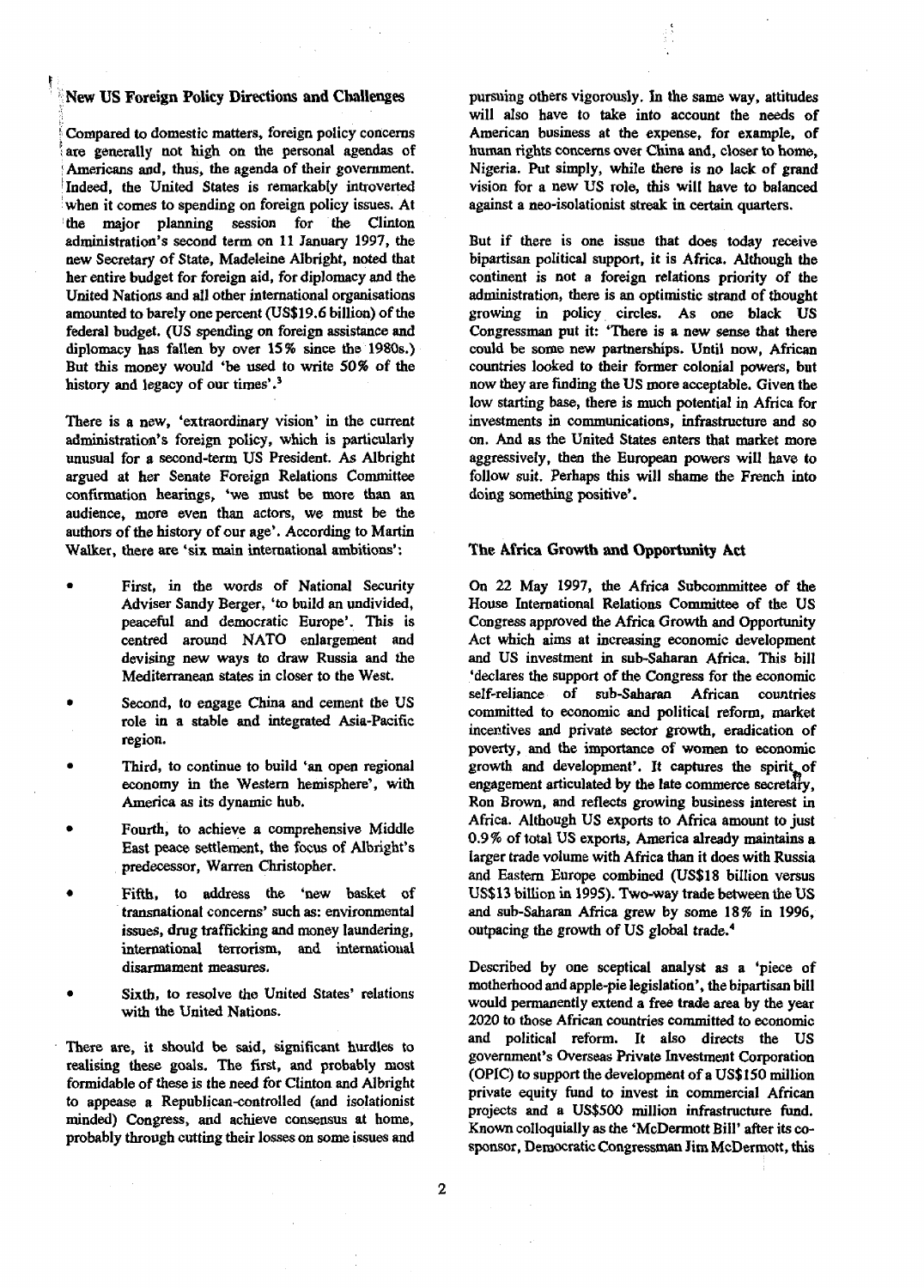bill will now have to go before the full House International Relations Committee and then will have to be approved by both chambers of Congress before it may be signed into law by President Clinton.

The fact that this bill is bipartisan illustrates an encouraging consensus on African issues. Senator Bob Dole's running-mate in the 1996 Presidential Election, Jack Kemp, has noted that there is an 'emerging policy consensus that Africa would make a great trading partner'. In a speech before the Committee on Ways and Means (Subcommittee on Trade) on 29 April 1997, Kemp noted that 'With its material riches, and more importantly its vast human capital, Africa has an opportunity to become a place not just to help, but also in which to invest and to profit. ... To even open the prospect of American trade and access to American markets, to conceive of a direct relationship with Africa's new tigers is an audacious proposal, one that could focus and catalyse and energise the people and producers in Africa to new heights. In the spirit of that courage, I want to raise you one. I support what you are attempting to do and will work to do all I can to further your efforts'. His remarks may be all the more important if he chooses to stand as a Presidential candidate in 2000. The AGOA bill has 44 co-sponsors, and is supported by the House Speaker Newt Gingrich as well as the Clinton Administration. On 2 June, Senator Richard Lugar, a senior member of the Senate Foreign Relations Committee, introduced parallel legislation in the Senate also known as the Africa Growth and Opportunity Act.

Tne administration has, in response, launched its own 'White House' initiative, dubbed the 'Partnership for Economic Growth and Opportunity in Africa' to support and reward trade and investment liberalisation, investment in human resources, and improved policy management and governance in Africa. Through this partnership, the administration proposes that the United States 'offer the opportunity to take part in an assistance program allowing for participation at three different levels' to support accelerated growth and development in Africa:

Level One: includes enhanced market access through Generalised System of Preferences; investment support; up to US\$25 million to support regional integration in Southern Africa through USAID's Initiative for Southern Africa (ISA); up to US\$1 million to support for African-American business relations; and the designation of an Assistant US Trade representative for Africa.

Level Two: includes further enhanced market access; debt reduction involving support for an approach that leads to the 'extinction of concessional bilateral debt for poorest

countries'; the establishment of a cabinet/minister-level US-Africa Economic Cooperation Forum to meet annually; bilateral technical assistance to promote reforms; up to US\$15 million annually to support agricultural market liberalisation; trade promotion through increasing the number of reverse trade missions focusing on growth oriented countries; reprogramming commodity assistance to encourage more spending on human resource development and agricultural policy reform; and up to US\$10 million annually from USAID to support economic policy reform.

Level Three: involves the establishment of free-trade agreements with 'strong-performing, growth-oriented' sub-Saharan African countries.

The critical difference between the two proposals is: the AGOA would allow quota-free imports of up to US\$1.2 billion annually (three percent of the US market) in African textiles and apparel. Clinton, apparently unwilling to take on domestic textile producers, has left the provision out of his plan.

#### Peacekeeping and the African Crisis Response Initiative

If the Africa Growth and Opportunity Act and the parallel White House initiative together form one strategic leg of America's 'New Africa' policy, the African Crisis Response Initiative is the other. Designed to enhance African conflict resolution capabilities, the ACRI is put forward as a means of helping to resolve *ongoing* continental *security issues.* For a continent beset by nearly forty years of post-colonial civil conflict, this is a worthwhile goal, though from the standpoint *of some* observers, it is *not clear* whether it is either practical or just a cynical way of absolving the US from at least part of its global peacekeeping responsibilities.

The Initiative has now taken on a different form since it was first announced as an African Crisis Response Force (ACRF) by former Secretary of State, Warren Christopher, during his Africa trip in October 1996. Rather than a separate military force *focusing* on humanitarian assistance operations, the ACRI is now proposed as a 'capabilities enhancement programme' which will parallel other international peacekeeping initiatives for Africa. The US government now has allocated the bureaucrats and money (US\$15 million in 1997 and US\$20 million in 1998) to the task for which Ethiopia, Uganda, Mali, Malawi, Senegal and Ghana have signed up, while Tunisia is expected shortly to follow suit.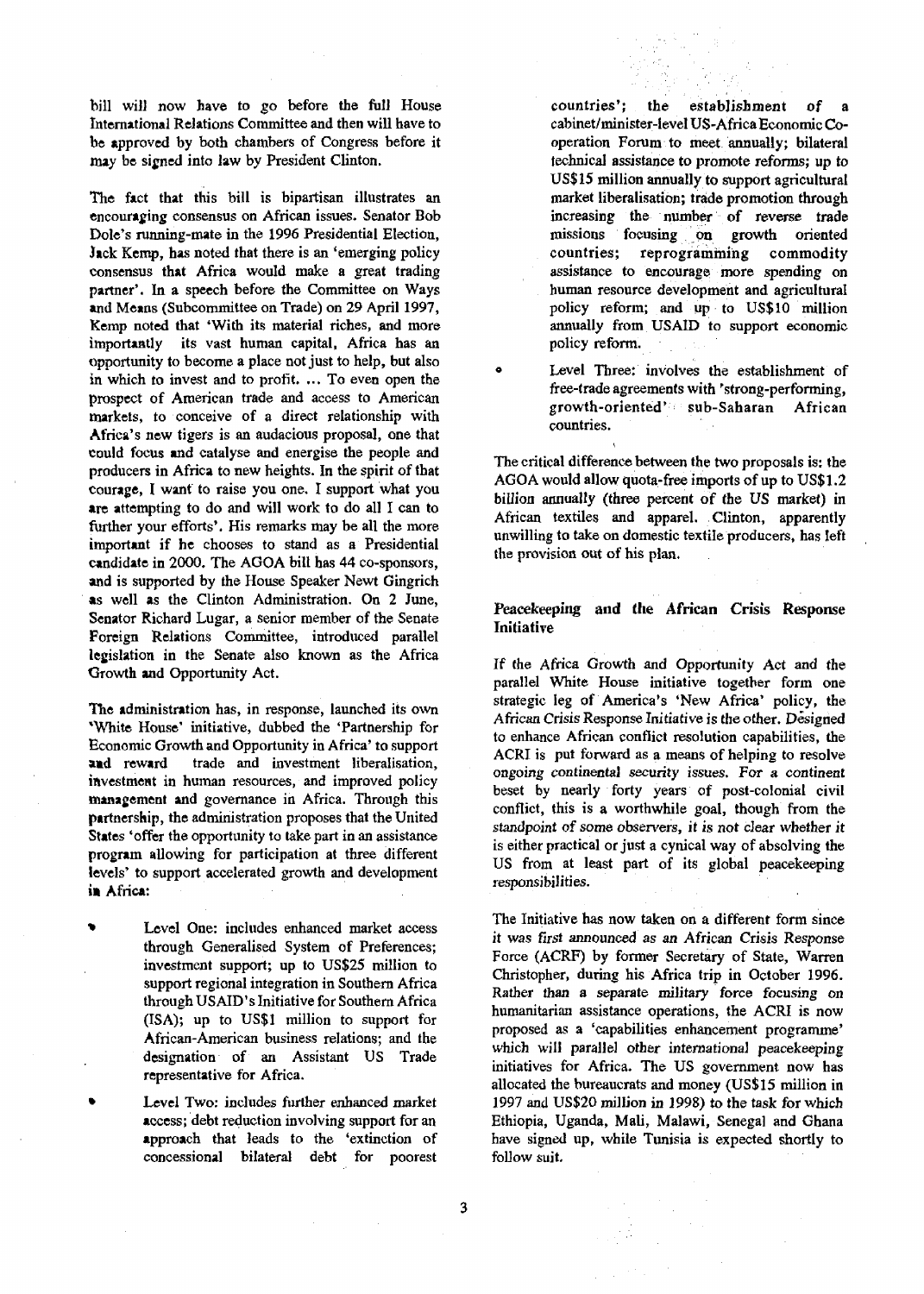Washington is, however, increasingly frustrated by the lack of response from South Africa and the Southern African Development Community (SADC) to its ACRI proposals, and officials argue that 'there is now a need for SADC to get its act together and for South Africa to play a pivotal role in this'. Their confusion cannot be helped by Malawi's support for the initiative in the absence of an official SADC line on this.

The ACRI is one of two major US defence/security initiatives in Africa. The other is the support of the socalled Frontline States (Uganda and Ethiopia in particular) over the war in Sudan. Additional military support programmes also continue, including the assistance given under 'Foreign Military Sales' (FMS) and 'Foreign Military Funds' (FMF) as well aid under the International Military Education and Training (IMET) programme. In FY1998, US\$10 billion of FMF for Africa has been requested, and US\$8 billion of IMET.

On a point of information, it should be noted that the total flow of US aid to Africa (FY1996) is estimated at US\$1.974 billion. This is made up of:

| Estimates of US Africa Aid FY1996<br>(US\$millions)                                         |              |  |
|---------------------------------------------------------------------------------------------|--------------|--|
| <b>Bilara</b>                                                                               | 1162.9       |  |
| Peacekaeplag Operminus                                                                      | 9.0          |  |
| African Development Foundation                                                              | 11 S         |  |
| Refuten                                                                                     | 175.4        |  |
| Emergency Refuges and Migration Assistance                                                  |              |  |
| Office of Foreign Disaster Assistance                                                       | 116.0 (1995) |  |
| International Development Association                                                       | 432.0        |  |
| African Development Pund                                                                    |              |  |
| UN Children's Fund                                                                          | 48.0 (1995)  |  |
| UN Development Programme                                                                    | 20.0 (1994)  |  |
| TOTAL                                                                                       | 1974.2       |  |
| Source: Copson R, "Africa: US Foreign Assistance Issues", CRS Irrae Brief, 9 May 1997, p. 8 |              |  |

Under the Development Fund for Africa (which is the chief form of bilateral assistance), leading African DFA recipients are:

|              | FY1996 | FY1997 (mt.) | FY1998 (request) |
|--------------|--------|--------------|------------------|
| South Africa | 122.4  | 19.T         | 10.0             |
| Monumbique   | 51.3   | 31.0         | 39.2             |
| Ethlopia     | 39.1   | 31.1         | 41.3             |
| Uranda       | 39.6   | 41.4         | 49.5             |
| Ghana        | 39.3   | 45.3         | 38.4             |
| Malawi       | 33.4   | 36.1         | 37.4             |
| Mall         | 30.3   | 32.0         | 36.0             |
| Senegal      | 25.0   | 23.3         | 27.1             |
| Kenva        | 24.3   | 20.2         | 20.0             |
| Tanzania     | 23.3   | 11.7         | 20.0             |
| Zimbabwa     | 23.3   | 12.1         | 15.1             |
| Zambia       | 20.8   | 11.1         | 11.6             |
| Madaguscar   | 20.1   | 12.3         | 18.5             |
| Benin        | 16.5   | 13 S         | 16.2             |
| Angola       | 15.9   | 11.5         | 12.8             |

#### Problems and Prospects

The change in policy towards Africa away from marginalisation reflects a recognition that the continent represents an area in transition - what South Africa's Deputy President, Thabo Mbeki, has called an 'African renaissance'. The greatest challenge yet to this new mood of optimism will undoubtedly come in the shape of Nigeria where its military's intransigence will resurface to the international agenda at the Commonwealth Heads of Government Meeting (CHOGM) to be held in Edinburgh later this year.

The need to encourage a process of democratic reforms has to be viewed against General Sani Abacha's brazen attempts to remain in power and the Nigerian military's role, paradoxically, in providing some measure of stability. This complicates any foreign policy response. Without action, however, Nigeria's problems are likely to remain unresolved, despite Abacha's attempts at changing his external image, such as through his intervention 'to support democracy' this May in the aftermath of the coup in Sierra Leone.

It is commonly held that when the new US Assistant Secretary of State for African Affairs is confirmed later this year, that a complete review of policy options for bringing about change in Nigeria, to which 'there is no simple or direct answer', will be undertaken.<sup>5</sup> Here South Africa's contribution could be immense in both encouraging and forcing the West African state's recalcitrant military leadership towards democracy.<sup>6</sup>

There are a number of simple options with regard to US (and South African) policy towards Nigeria:

- First, do nothing and hope that the situation resolves itself. However, General Abacha seems insistent on swopping his uniform for a suit and managing the transition rather than permitting a truly democratic process to ensue.
- Second, allow other actors, such as the Commonwealth Ministerial Action Group (CMAG), to take the lead. CMAG will, in the view of one policy-maker, 'achieve nothing at all' although it will provide some moral lead. It is also more likely now to receive stronger backing from the Labour Government in Britain which is expected to take a stronger line of human rights violations than its predecessor.
- Third, attempt to 'constructively engage' with Abacha and his regime in the hope that this will steer them on the right path. However, despite this approach having been attempted before (notably by Thabo Mbeki) there is no sign of the junta been influenced towards reform.